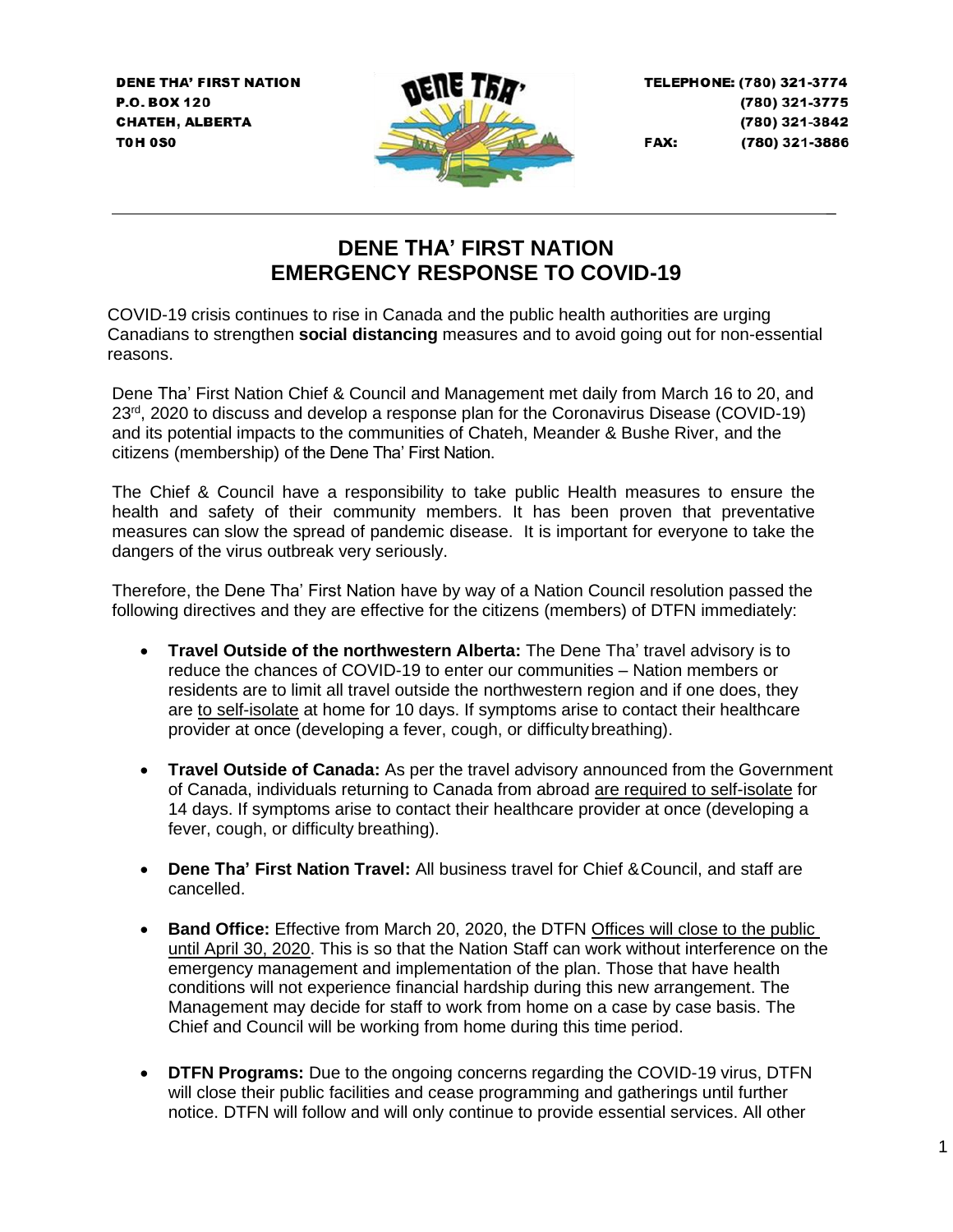programs and services will be suspended until April 30, 2020 and then will evaluated at that time.

- **Schools:** Closures started on March 16, 2020; the Government of Alberta closed all schools for the rest of the school year. The Chief & Council supports the closure of the Schools in Chateh and Meander. Dene Tha' Community School may develop some course arrangements where possible as well the FVSD is doing the same for the Upper Hay River School.
- **Daycares:** The Daycare Centres are closed until further notice. The decision to close Daycare centres is to protect children same as the school closures.
- **Community Gatherings:** DTFN supports the advisory of the Government of Alberta and the Government of Canada to suspend all community gatherings. Therefore, the Community Meetings, and Council meetings are cancelled to April 30, 2020. The next meeting is scheduled tentatively for May 7, 2020 pending the status of the virus advisory. Regarding funerals please see the amendment to funerals included in the Nations Emergency Management Plan.
- **Bingos and Card Games:** All public, or home-based Bingos and Card Games are not allowed to prevent the spread of COVID 19 sickness from person to person, home to home in the communities. Families in over-crowded homes are extremely vulnerable.
- **Emergency Operations Centre Activated:** The Dene Tha' First Nation Emergency Management Operations center, led by the Director of Emergency Management for DTFN was activated {March 20, 2020}. That center is designed to coordinate the DTFN's response between all communities and departments. The purpose of the having Director of Emergency Management is to focus the work through the Coordination Centre to response to COVID 19 health crisis, and logistical requirements for emergency operations.
- **Governance Team:** Major decisions are vetted by Chief & Council, including communications & meetings with the Government of Canada, Government of Alberta, and other Treaty 8 First Nations on regional cooperation. Regional cooperation may include Hospitals, Emergency Medical Services, Testing Centre, Over-flow Centre for medical treatment if the need arises, Medical Transportation (medivac), and other interagency works.
- **Government of Canada:** Announcements of COVID-19 benefits program. DTFN will be engaging with Indigenous Services Canada (ISC) to determine eligibility criteria. The announcements made are new and it will take some time to learn how the program rollout will be managed by the regional office. Updates will be given once we learn about the program.
- **Essential Supplies:** As part of DTFN's emergency preparedness our administration will be working with area stores to ensure adequate supplies are available for Chateh, Meander River and Bushe River. More details will be forthcoming in the next days to establish protocol and logistics for emergency supplies for families that become affected by the virus and are isolated or quarantined to prevent the virus from spreading in the respective communities.